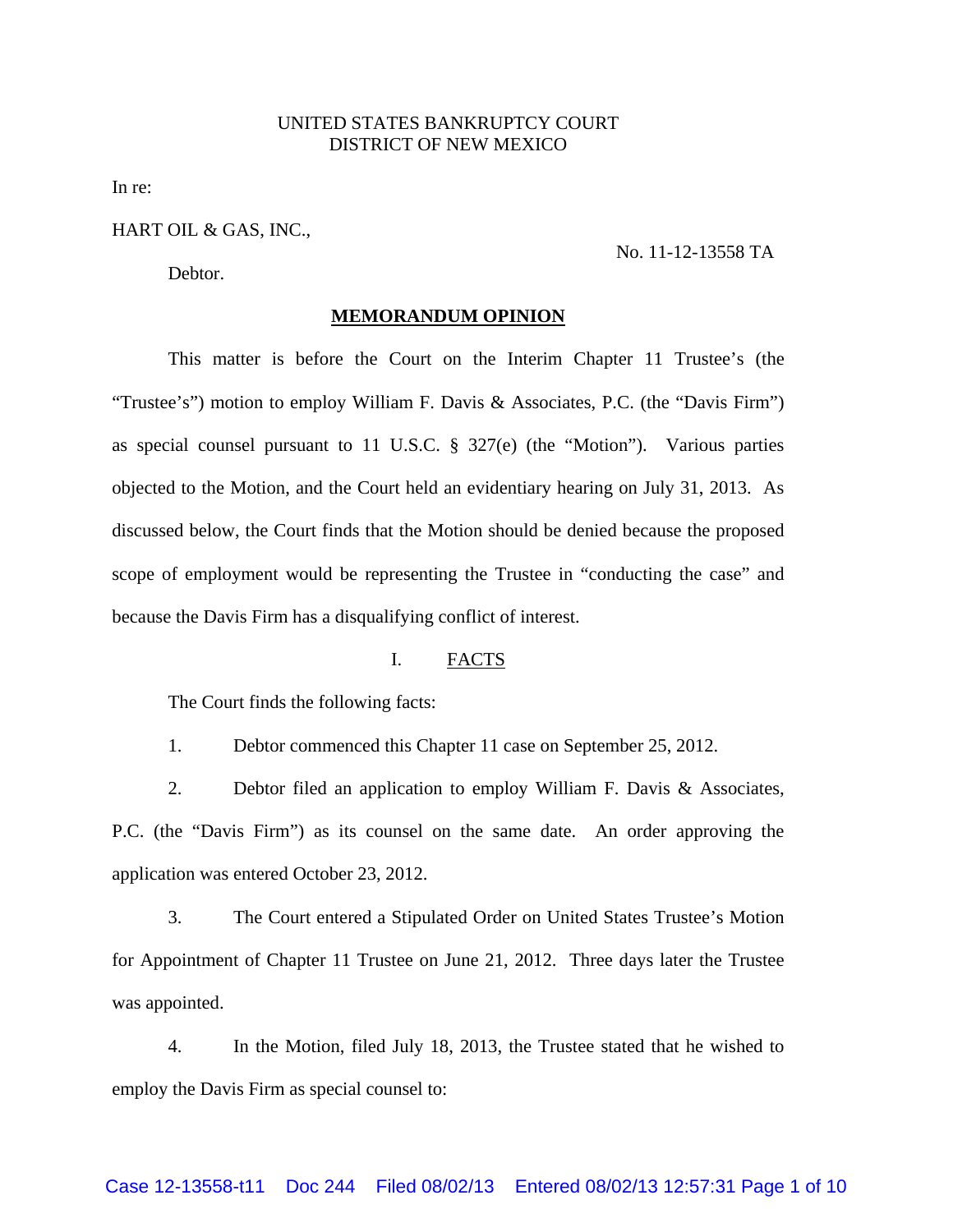- a. Assist the Trustee in pursuing confirmation and implementation of a Plan, including assisting in the preparation, filing, and noticing of a chapter 11 plan and disclosure statement on behalf of the Trustee;
- b. Represent the Trustee at hearings and in negotiations concerning the Trustee's chapter 11 plan and disclosure statement;
- c. Assist in the preparation of any amendments, modifications, or supplements to the Trustee's chapter 11 plan and disclosure statement;
- d. Represent the Trustee in any negotiations and hearings regarding the two proofs of claim objections filed against MMS Energy and Wayman Corporation (Doc. No. 182 and 183) ("Claim Objections");
- e. Assist in the preparation, filing, and noticing of any responses to the Claim Objections;
- f. Represent the Trustee at hearings and in negotiations concerning the Claim Objections;
- g. Assist in the preparation, filing, and noticing of any further pleadings or orders regarding the Claim Objections;
- h. Represent the Trustee at hearings and in negotiations regarding the estimation of the MMS Energy and Wayman Corporation claims for voting and payment;
- 1. Assist in the preparation, filing, and noticing of any objections or responses to any other plan or disclosure statement filed in this case;
- J. Represent the Trustee at hearings and in negotiations regarding any other plan or disclosure statement filed in this case; and
- k. Assist the Trustee with other matters as requested by the Trustee concerning any Disclosure Statements, Plans or claims by MMS and Wayman.
- 5. Objections to the Motion were filed by Ad Hoc Committee of Unsecured

Creditors (the "Ad Hoc Committee"), doc. 224; the Citizens Bank of Kilgore, doc. 232;

the Unsecured Creditors' Committee, doc. 233; and the United States Trustee's Office

(the "UST"), doc. 234.

6. The Davis Firm filed a fee application on July 19, 2013, seeking approval

of \$161,663.11 in fees charged to the Debtor, and authority for the Trustee to pay the

Davis Firm the unpaid balance of \$116,617.11.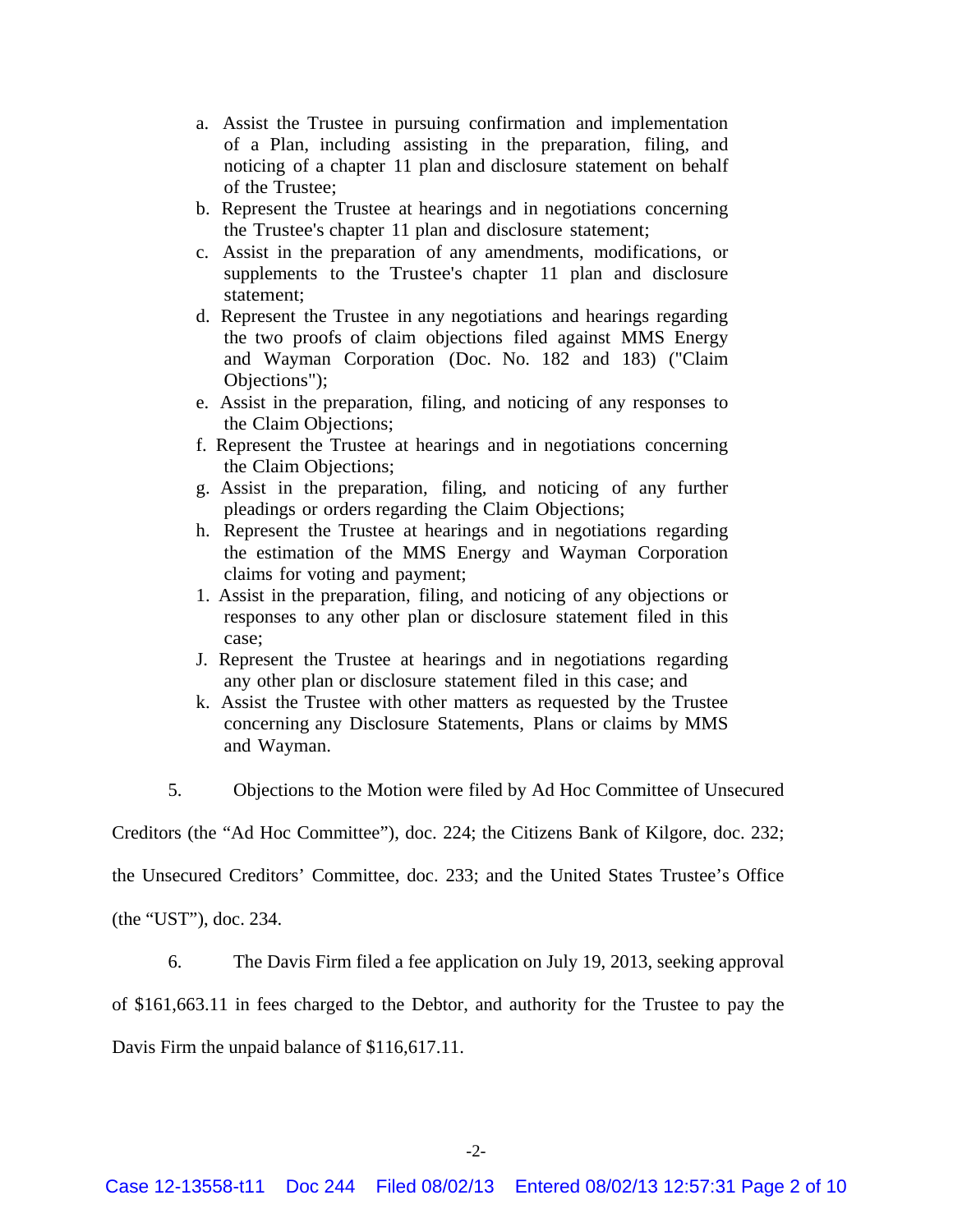7. The Trustee filed a Liquidating Plan on July 26, 2013, together with a draft disclosure Statement. Both documents were prepared by the Davis Firm.

8. On the same date the Trustee filed a Motion Pursuant to 11 U.S.C. § 363(b) for Order Approving Sale of the Debtor's Navajo Nation Leases and Personal Property Free and Clear of all Claims to Palo Petroleum, Inc. (the "363 Motion"). The Davis Firm prepared the 363 Motion.

9. MMS Energy, LLC and Wayman Company filed a joint motion for temporary allowance of their claims for voting purposes. On July 31, 2013, the Trustee objected to the temporary allowance motion (the "Temporary Allowance Objection"). The Davis Firm prepared the objection.

10. The Temporary Allowance Objection is important to the Trustee's efforts to confirm his Liquidating Plan, because MMS Energy, LLC and Wayman Company together assert claims equal to about half of the unsecured claims pool, and thus likely could cause the general unsecured creditors to vote against the Trustee's Liquidating Plan.

11. The evidence admitted at the final hearing on the Motion makes clear that the 363 Motion, the Liquidating Plan, and the Temporary Allowance Objection are all related to the Trustee's efforts to obtain confirmation of his Liquidating Plan.

12. The Davis Firm has never sought to withdraw from representing the Debtor, and there is no evidence that the Debtor would consents to such a withdrawal, or consents to the Motion.

### II. DISCUSSION

A. Section 327(e)'s Requirements. Section 327(a) authorizes a trustee to employ as general counsel an attorney who is a "disinterested person" and does not hold

-3-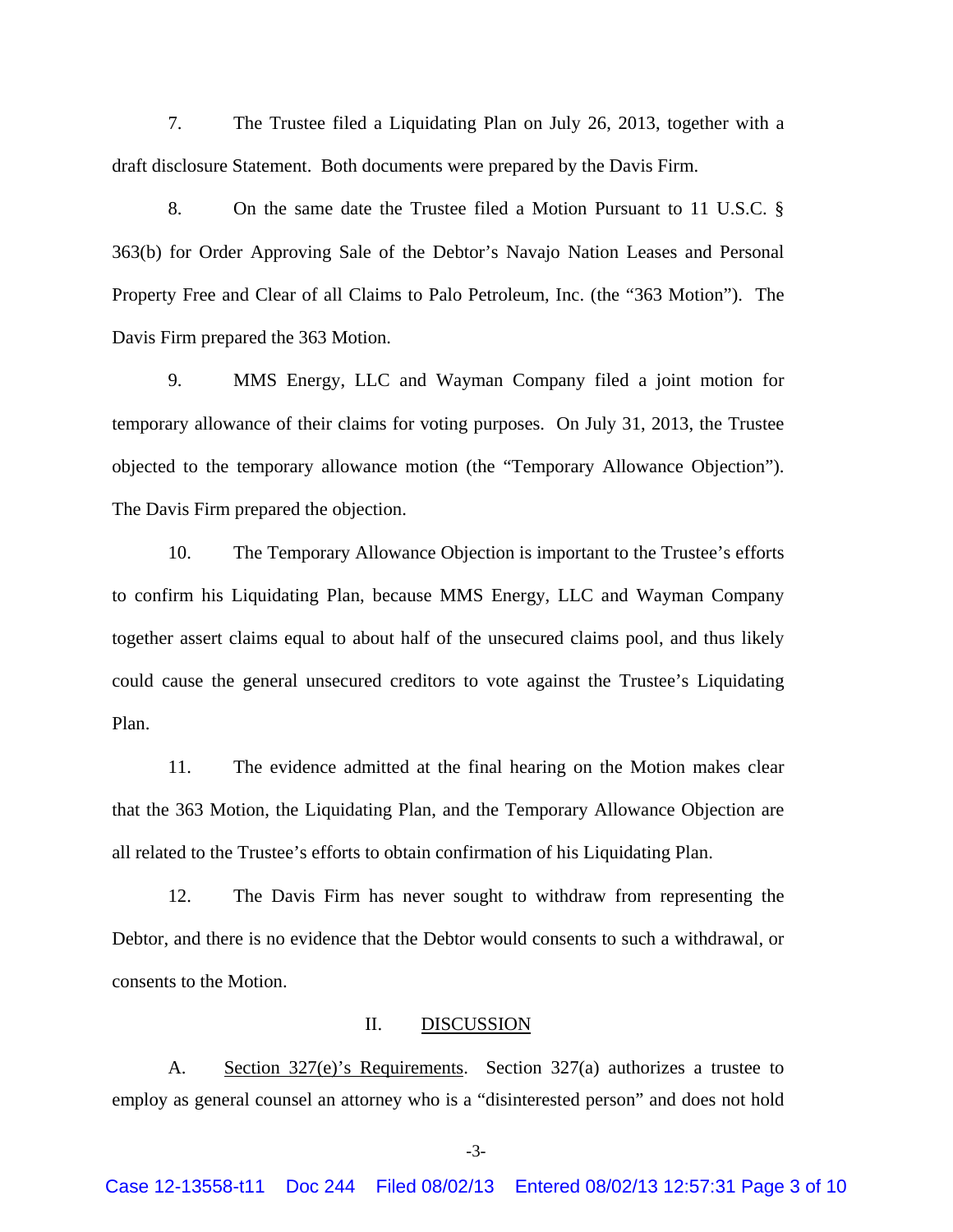or represent an interest adverse to the bankruptcy estate. 11 U.S.C. § 327(a). Section 327(e), on the other hand, authorizes a trustee to employ as "special counsel" an attorney who is ineligible for employment under §327(a). Section 327(e) provides:

The trustee, with the court's approval, may employ, for a special purpose, other than to represent the trustee in conducting the case, an attorney that has represented the debtor, if in the best interest of the estate, and if such attorney does not represent or hold any interest adverse to the debtor or to the estate with respect to the matter on which such attorney is to be employed.

In *In re Potter*, 2009 WL 2922850, at \*1 (Bankr. D.N.M. 2009), the court set out

four requirements for § 327(e) employment:

1) the proposed special counsel must have represented the debtor previously;

2) the proposed special counsel must be employed by the trustee only for a limited, special purpose;

3) the proposed representation must be in the best interest of the estate; and

4) there must be no conflict with the debtor or the estate arising from the matter(s) for which the trustee seeks to engage special counsel.

2009 WL 2922850, at \*1. *See also In re Running Horse, LLC*, 371 B.R. 446, 451 (Bankr.

E.D. Cal. 2007) (articulating the same requirements, except for the previous representation of the debtor). With respect to the "no conflict" requirement, some courts have been unwilling to approve § 327(e) employment if the proposed retention would violate state law rules of professional conduct. *See e.g. In re Neuman,* 138 B.R. 683, 687 (S.D.N.Y. 1992) (citing *In re Bohack Corp.,* 607 F.2d 258 (2d Cir. 1979), the bankruptcy court held that employment under 327(e) should not be approved if it would violate the attorney's "more general obligation to decline representation where there is a prohibited conflict of interest").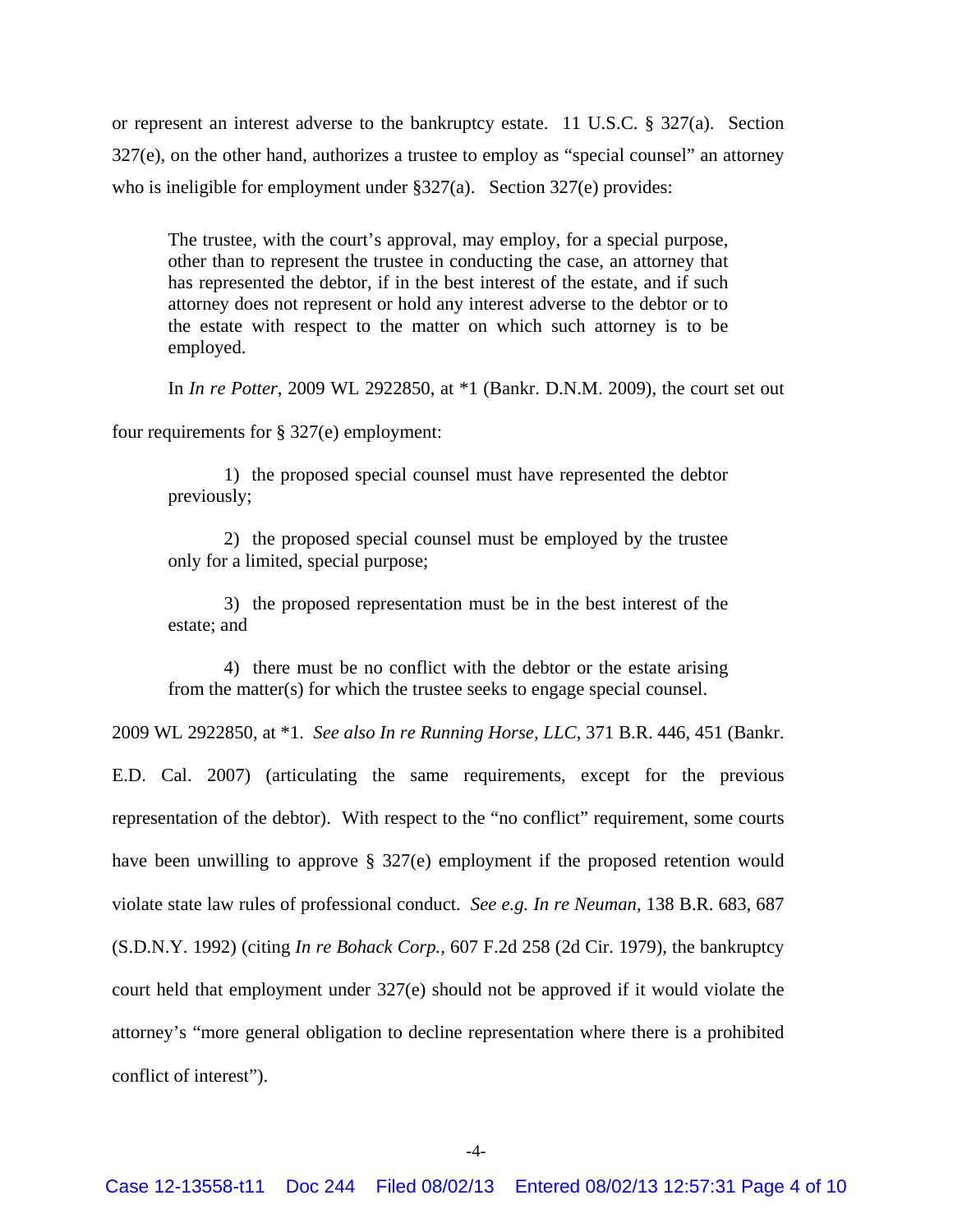B. Conducting the Case. Special counsel cannot be employed to represent the trustee in conducting the case. According to *Collier on Bankruptcy*:

The reference to "conducting the case" includes those matters which form part a part of the administration of the case under the Code, *e.g.*, in a reorganization case, assisting in the formulation of a plan and assisting the trustee in carrying out the required investigations; in a liquidation case, examining the validity of liens and claims, and collecting the assets of the estate when legal action is required.

## 3 *Collier on Bankruptcy* (16th ed.), ¶327.04[9][c].

The case law is in accord with *Colliers* that in a Chapter 11 case, "conducting the case" includes assisting with formulating and negotiating a plan and disclosure statement. *See In re Interstate Distribution Center Associates (A), Ltd.*, 137 B.R. 826, 833 (Bankr. D. Colo. 1992) (assisting in the construction of a Chapter 11 plan and disclosure statement is clearly beyond the scope and intent of § 327(e)); *In re Tidewater Memorial Hospital, Inc.*, 110 B.R. 221, 227-28 (Bankr. E.D.V.A. 1989) (court denied § 327(e) application after finding that proposed counsel was to assist debtor with plan of reorganization, saying that "special purpose to be served by counsel appointed under § 327(e) must not be related to the debtor's reorganization since this is tantamount to representing the debtor in the conduct of the case"); *In re Imperial Corp. of America,* 181 B.R. 501, 506 (Bankr. S.D. Cal. 1995) (plan strategizing and plan drafting were beyond the scope of special counsel duties). *Cf. In re Woodworkers Warehouse, Inc.*, 323 B.R. 403, 407 (D. Del. 2005) (proposed special counsel could be employed because its duties did not include assisting in negotiating, formulating, finalizing or seeking confirmation of a plan).

Liquidation of the estate is also considered conducting the case. *See In re Polaroid Corp*., 424 B.R. 446, 452 (Bankr. D. Minn. 2010) (special counsel may not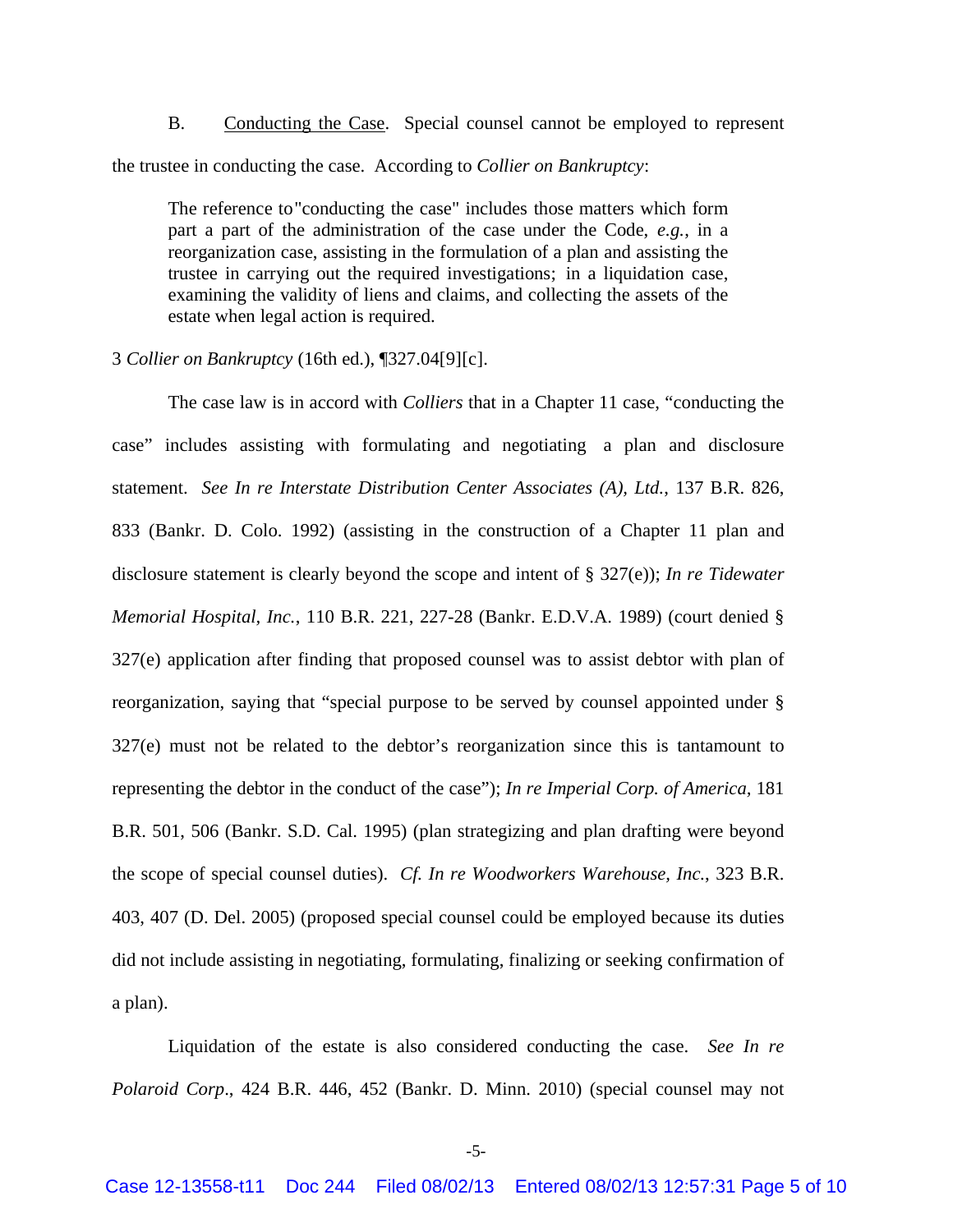advise the trustee on liquidation and distribution of the estate); *In re Running Horse,* 371 B.R. at 453 (conducting the case includes liquidation of the debtor's assets).

Finally, courts have held that special counsel may not be employed to assist the trustee in the claims objection process. *Neuman*, 138 B.R. at 685-86 (denying law firm's application to be special counsel under Section 327(e) where services called for former debtor's attorney to investigate and object to government claims); *In re First American Health Care of Georgia, Inc.,* 1996 WL 33404562, at \*6 (Bankr. S.D. Ga. 1996) (objecting to claim is part of conducting the case, so special counsel cannot be retained for that purpose).

Here, it is clear that if the Motion were granted the Davis Firm would represent the Trustee in conducting the case. Drafting and seeking confirmation of the Liquidating Plan, drafting and seeking approval of the 363 Motion, litigating the Temporary Allowance Motion, and objecting to the Ad Hoc Committee's Plan all are related, and are all plainly part of the Trustee's duties to conduct the case. It is hard to think of clearer examples of activities that may *not* be undertaken by special counsel.

The Davis Firm is not eligible for employment under  $\S$  327(a) because its large administrative expense claim, together with its continued representation of the debtor, mean that it is not "disinterested." *See, e.g. In re Southern Kitchens, Inc.*, 216 B.R. 819, 826 (Bankr. D. Minn. 1998); *In re DeVlieg, Inc.,* 174 B.R. 497, 502 (N.D. Ill. 1994) (debtor in possession's counsel, with a major administrative claim, is not disinterested). Counsel who are not disinterested cannot bypass  $\S$  327(a), while seeking to perform general bankruptcy work, by obtaining employment under § 327(e). *In re Congoleum*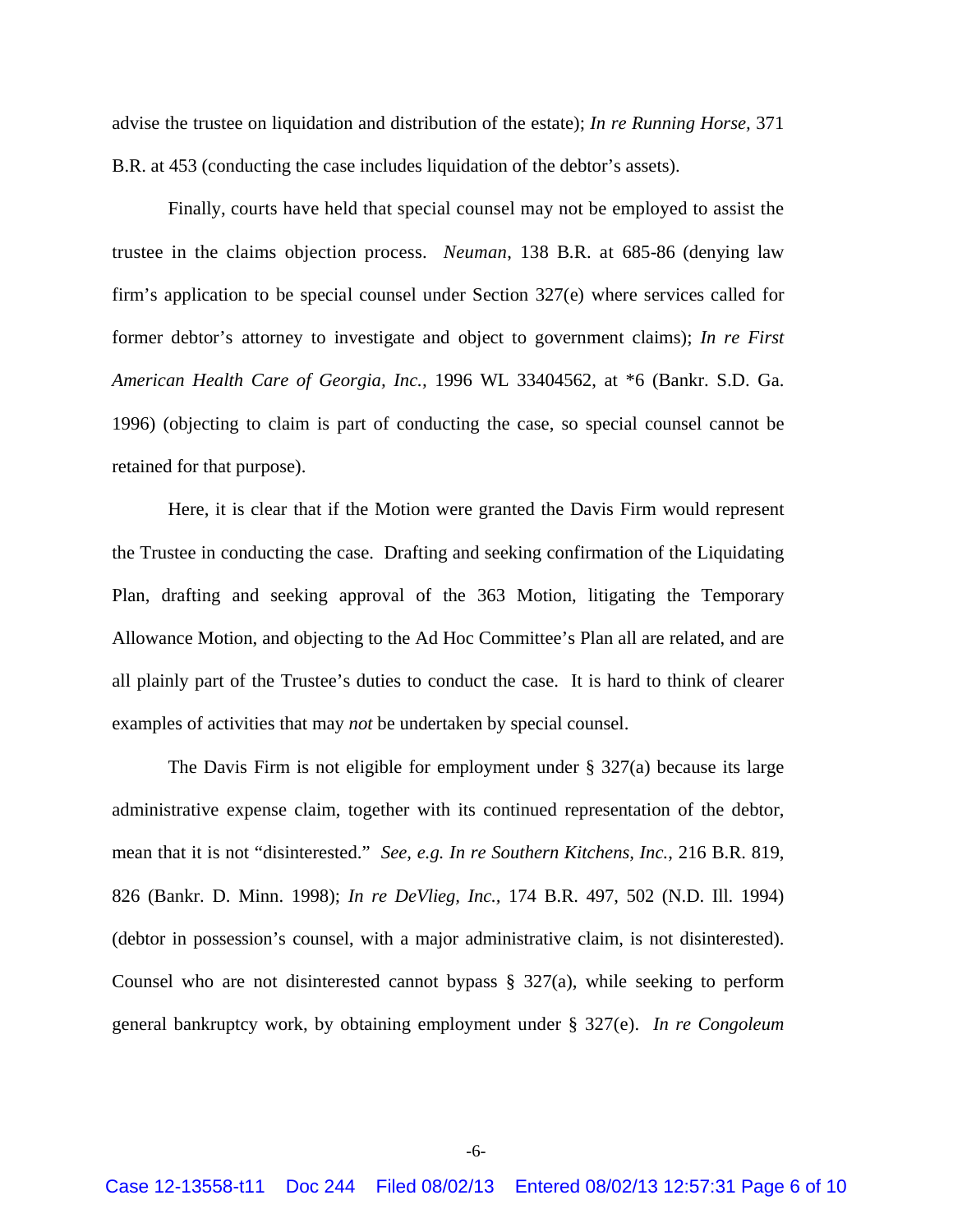*Corp*., 426 F.3d 675, 692 (3d Cir. 2005); *Tidewater,* 110 B.R. at 227-28; *Neuman,* 138 B.R. at 686 (citing *Tidewater*).

B. Adverse Interest Representation. Section 327(e) also requires that the special counsel not "represent or hold any interest adverse to the debtor or to the estate with respect to the matter on which such attorney is to be employed." The Motion should be denied because this requirement has not been met. This case could result in full payment to creditors, leaving a surplus for the Debtor.<sup>1</sup> Because of potential solvency, the Debtor has standing in the case, is an interested party, and like secured and unsecured creditors, constitutes an "interest adverse" to the estate. As discussed in *In re McCorhill Pub., Inc.,* 89 B.R. 393, 396 (Bankr. S.D.N.Y. 1988):

The Chapter 11 trustee's authority to conduct the debtor's business and to manage the estate, primarily for the creditors, does not mean that the Chapter 11 debtor's interests are totally divested. In addition to having standing to file a reorganization plan, the debtor has a pecuniary interest in the equity of the estate if all the creditors can be paid in full, or if each class of impaired claims accepts the plan in accordance with 11 U.S.C. §  $1129(a)(8)(A)$ , so that the debtor may retain an equity interest. In such case, the Chapter 11 debtor possesses a direct pecuniary interest in the estate which would not implicate the rights of the Chapter 11 trustee, whose primary function is to protect the creditors' interests in the estate.

*See also In re Vebeliunas,* 231 B.R. 181, 190 (Bankr. S.D.N.Y. 1999), appeal dismissed,

246 B.R. 172 (S.D.N.Y. 2000) (debtor is a party in interest in a chapter 7 case is there is a chance of solvency); *In re Hutchinson*, 5 F.3d 750, 756 (4<sup>th</sup> Cir. 1993) (party in interest is generally understood to include all persons whose pecuniary interests are affected by the bankruptcy proceedings); *In re Gulph Woods Corp.,* 116 B.R. 423, 429 (Bankr. E.D. Pa. 1990) (debtor has standing to object to a claim if disallowance may result in a solvent estate).

<sup>&</sup>lt;sup>1</sup> For example, Debtor's schedules (filed by the Davis Firm) show net equity in the estate of about \$1,500,000. The Court does not know the likelihood this will be a surplus estate.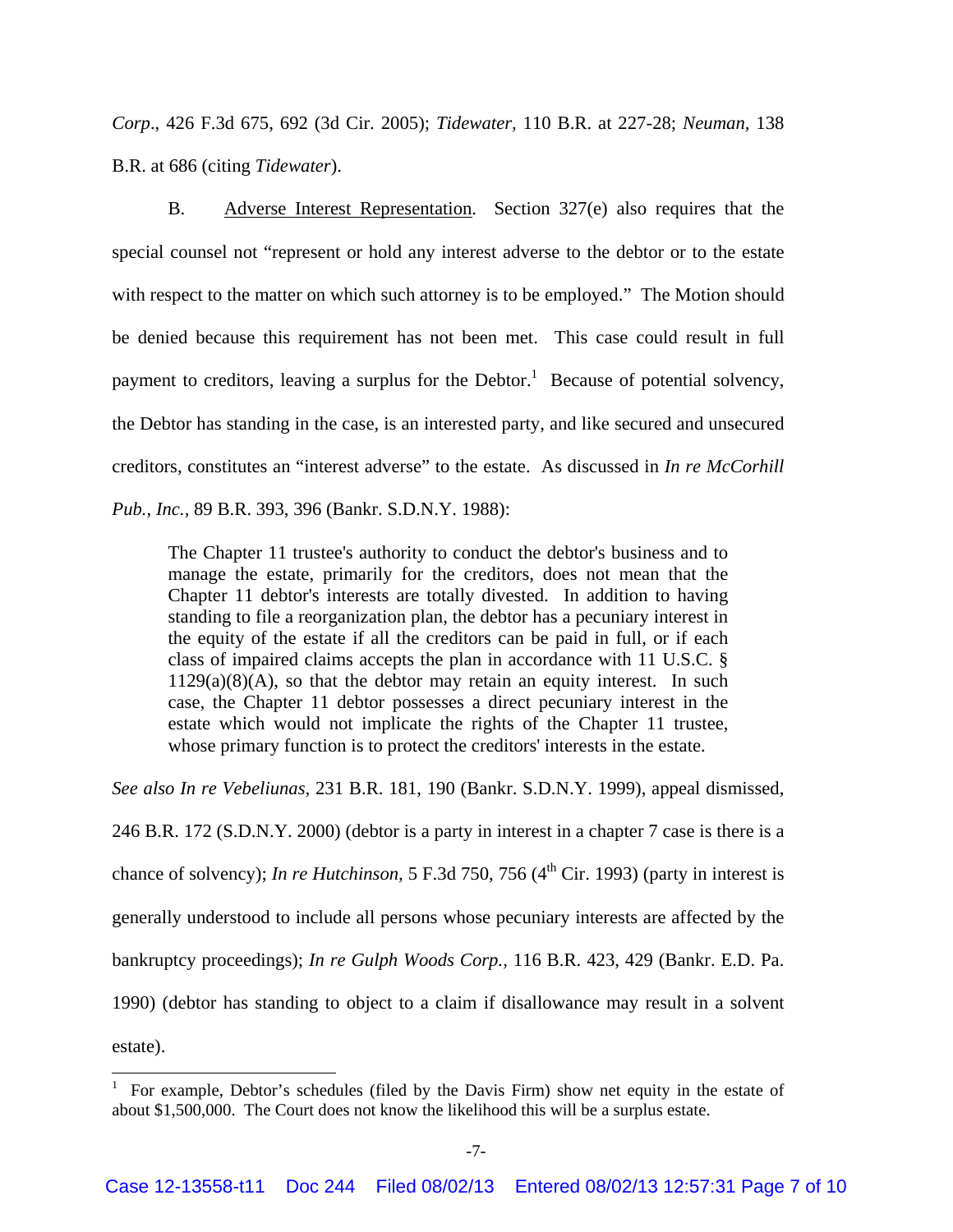Just as it is clear that the Debtor remains an interested party in this case despite the appointment of the Trustee, it is clear that the Davis Firm continues to represent the Debtor. The Trustee's argument that the Davis Firm automatically stopped representing the Debtor when the Trustee was appointed is without merit. Examples are legion of debtor's counsel seeking to be compensated from the estate for work done after the appointment of a Chapter 11 trustee. *See e.g. In re NRG Resources, Inc.,* 64 B.R. 643 (W.D. La. 1986) (discussing whether work done by debtor's counsel after the appointment of a Chapter 11 trustee is compensable from the estate); *In re Pro-Snax Distributors, Inc.,* 157 F.3d 414 (5<sup>th</sup> Cir. 1998) (addressing whether work of debtor's counsel done after appointment of a Chapter 11 trustee was compensable from the estate). *See generally Lamie v. U.S. Trustee,* 540 U.S. 526 (2004) (ruling that debtor's counsel may not be paid from the estate for work done after conversion of the case to Chapter 7, even though such counsel continued to represent the debtor). These cases confirm the obvious point that both the Debtor and its attorney-client relationship with the Davis Firm survived the Trustee's appointment.<sup>2</sup> While the Debtor was no longer a debtor in possession after June 24, 2013, the Debtor did not cease to exist, and the Davis Firm's representation of the Debtor continued as before, except that the estate was no longer liable to pay the Davis Firm's post-appointment attorney fees. The Trustee's novel theory that the Davis Firm's former client disappeared on June 24, 2013, taking with it any conflicts of interest, must be rejected.

 $\overline{a}$ 

 $2$  It is worth noting that the order approving the Davis Firm's employment by the Debtor, doc. 40, uses the term "debtor" at least 15 times, but never mentions or refers to the "debtor in possession." Further, 11 U.S.C. §1101(1) defines "debtor in possession" as the debtor, unless a qualified trustee has been appointed.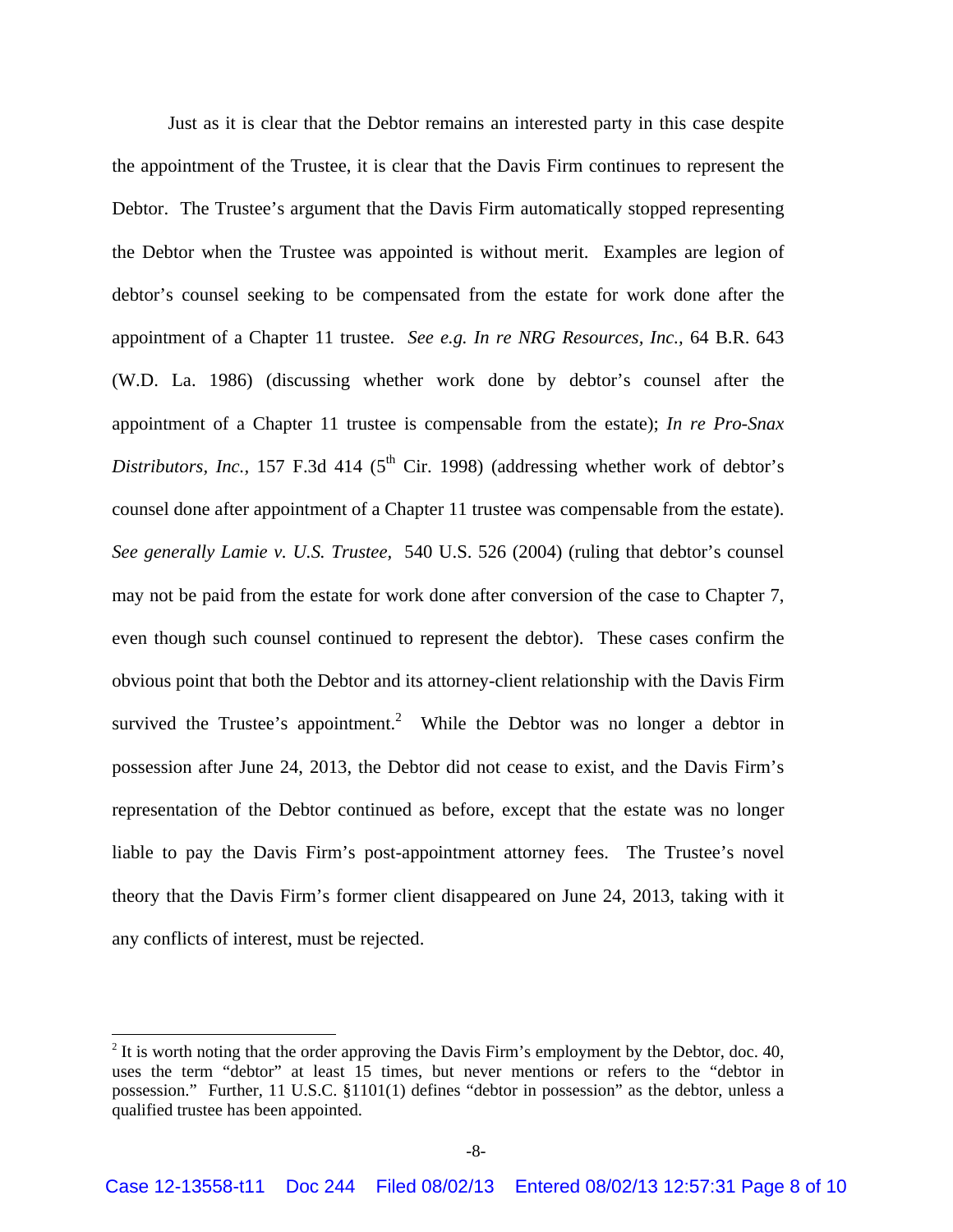Section 327(e) does not allow the Trustee to retain Debtor's current counsel where, as here, the Debtor may still have an interest in the estate. Both the competing plans and the Temporary Allowance Objection could directly affect the Debtor, so there is an "adverse interest . . . with respect to the matter on which such attorney is to be employed." *See, e.g., In re Interstate Distribution Center Associates Ltd.,* 137 B.R. 826, 832 (Bank. D. Colo. 1992) (multiple representations by proposed special counsel of the debtor and related entities is an adverse interest under Section 327(e)).

Further, in situations where the interests of the Debtor (the Davis Firm's current client) may be adverse to those of the Trustee (the Davis Firm's proposed new client), the Davis Firm cannot take on the new representation unless the Debtor "gives informed consent, confirmed in writing." Rule 16-107(B)(4) of the New Mexico Rules of Professional Conduct. Even if the Debtor were a former client of the Davis Firm, its written informed consent would have to be obtained, since the Trustee's interests (e.g. the desire to sell estate assets for \$2,500,000) are materially adverse to those of the Debtor. Rule 16-109(A) of the New Mexico Rules of Professional Conduct. No such consent has been given. Following *Neuman*, the Court does not believe it would be appropriate to approve the retention of  $\S 327(e)$  special counsel when it appears that the counsel has a prohibited conflict of interest. *See also In re Southern Kitchens, Inc.*, 216 B.R. at 829 (employment under § 327(e) denied where counsel would be required to evaluate whether to sue a former client).